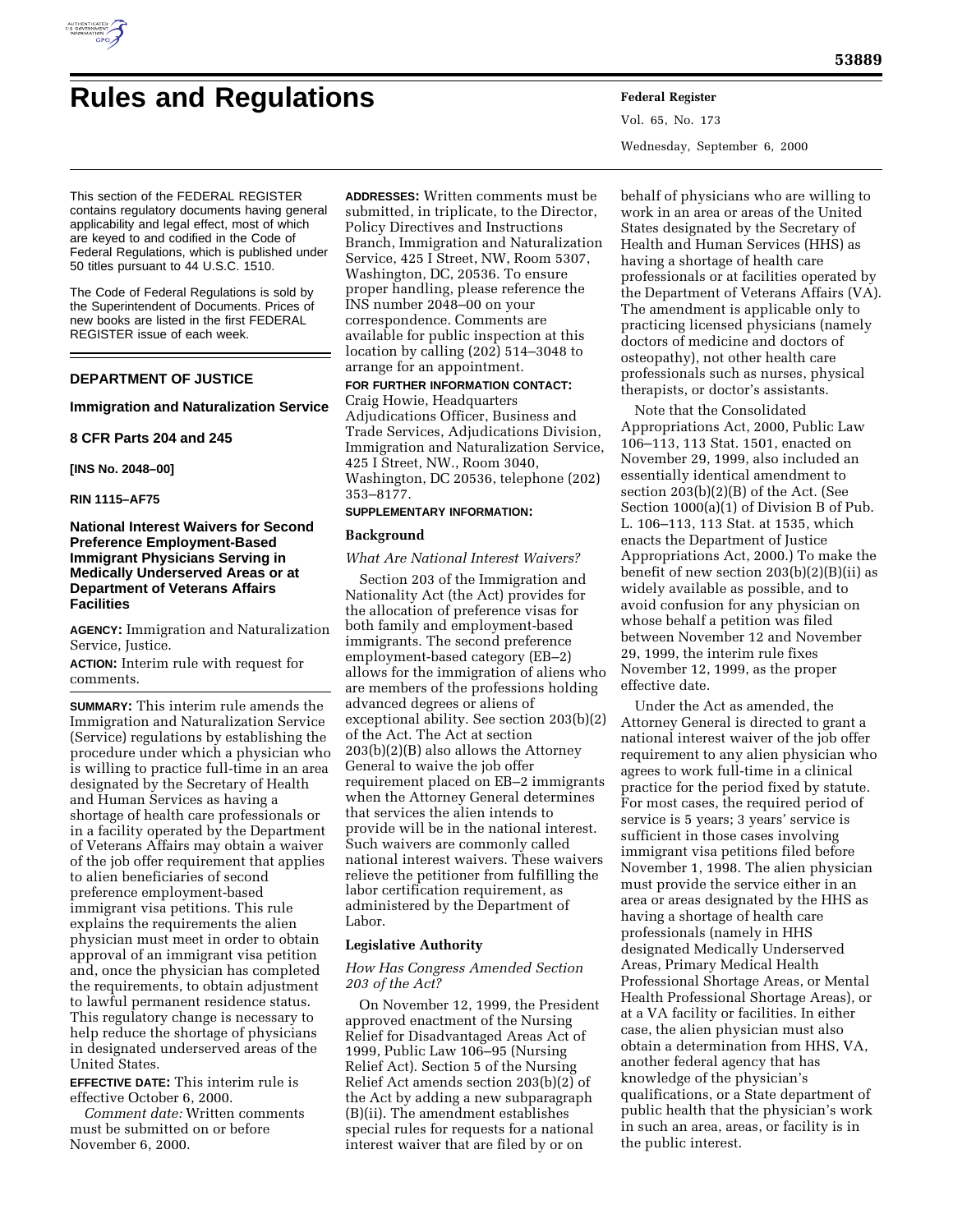## *Why Is the Service Issuing This Regulation?*

This interim rule is necessary to codify the provisions of Public Law 106–95 and to put into place procedures for both the public and Service officers to follow.

# *Are the New Statutory Provisions Available to Any Physician?*

Section 203(b)(2)(B)(ii) of the Act states that any physician may petition for a national interest waiver. While the statutory language says ''any physician,'' the Service notes that HHS currently limits physicians in designated shortage areas to the practice of family or general medicine, pediatrics, general internal medicine, obstetrics/gynecology, and psychiatry. Unless HHS establishes shortage areas for other fields of medicine, only these fields of medicine are covered by this rule.

The Service anticipates that the majority of physicians petitioning under the new provisions will be those that are already admitted to the United States in a valid nonimmigrant status. The Service expects that many J–1 nonimmigrant medical doctors in training, as well as physicians practicing medicine in H–1B nonimmigrant status, will apply for this waiver since many J–1 and H–1B physicians practice or are in training to practice family or general medicine. It is unlikely that many physicians living abroad will have completed the necessary licensing and certification procedures in order to qualify for this particular EB–2 immigrant visa. Any physician living abroad who has met the requirements necessary to practice in the United States, however, may seek a national interest waiver of the job offer requirement, if the physician can meet the requirements of section 203(b)(2)(B)(ii).

# *How Much Time Will the Service Give an Alien Physician To Complete His or Her Aggregate Service?*

The interim rule establishes that physicians petitioning for EB–2 immigrant status with a request for a national interest waiver must fulfill the aggregate 5 years of full-time service within a 6-year period following approval of the petition and waiver (within 4 years of approval of the petition and waiver for cases filed before November 1, 1998). The Service is of the opinion that granting physicians one additional year to accumulate the needed aggregate time is more than reasonable.

The Service realizes that situations will arise that cause some physicians to

have interruptions in the respective medical practice, such as job loss through no fault of their own and the ensuing search for new employment in an underserved area, pregnancy, or providing care to ill parents, children, or other family members. Nevertheless, the Service does not consider it appropriate to allow physicians to remain in the United States indefinitely without satisfying the service requirement. The Service will, therefore, deny the application for adjustment of status and revoke approval of the visa petition and national interest waiver in any case in which the alien physician fails to submit, within the time fixed by the interim rule, the required documentary evidence establishing the physician's compliance with the service requirement.

#### *Does Time Spent by the Alien Physician in J–1 Status Count Toward the Mandatory Service Time Period?*

No. The Act plainly states that any time spent by the alien physician in J– 1 nonimmigrant status does not count toward either the 5 or 3-year medical service requirement.

# *What Evidence Will Physicians Need To Submit?*

This interim rule establishes what documentary evidence is necessary for physicians desiring to take advantage of the statutory amendment. However, most of this documentation is similar to what a physician would be required to submit if he or she were not applying for the national interest waiver. In a national interest waiver case, however, the evidence must establish that the physician will work in an HHS designated shortage area or a VA facility and that the petition is supported by the needed attestations from either HHS, VA, another Federal agency that has knowledge of the physician's qualifications, or a State public health department.

## *Can Any Federal Agency Issue a Needed Attestation?*

This interim rule provides that, in order to provide an attestation, the Federal agency must possess knowledge of the alien physician's skills and have experience in making similar type attestations. In addition to HHS and the VA, this might include, for example, attestations from the medical director of a United States military hospital, The Peace Corps, or the Department of State.

# *Are Similar Limits Placed on State Departments of Health?*

Yes, the interim rule establishes that the needed attestation must come from a State department of public health (or the equivalent), including United States territories and the District of Columbia. While the Act, as amended, states that ''a department of public health in any State'' may provide the needed attestation, the Service has concerns over how a completely decentralized system of providing attestations can effectively address the problem of physician shortages. In particular, the Service sees problems with an attestation procedure operating without a central authority in each State having oversight of the process and oversight of where the physicians are actually practicing. Therefore, the interim rule places the authority with each State department of public health to make the necessary attestations. Nothing in this interim rule prevents local departments of public health from urging the central State health department to issue attestations concerning the merits of a particular alien physician and that physician's desire to practice medicine in an HHS-designated underserved area. This policy of placing the authority to render a needed attestation with the State public health department is consistent with Service regulations that address waivers of the 2-year return home requirement for J–1 nonimmigrant physicians. See 8 CFR 212.7(c)(9)(i)(D).

The Service is also restricting such attestations to physicians intending to practice clinical medicine within the agency's territorial jurisdiction. For example, the Service will not accept an attestation from the State of Maryland Public Health Department regarding a physician proposing to practice medicine exclusively in Pennsylvania.

## *Is There Any Special Provision for Long-Pending Petitions?*

As noted, most alien physicians must work in the area designated by the Secretary of HHS as having a shortage of health care professionals (or at the VA facility) for at least 5 years before the alien physician may obtain permanent residence status. A special rule applies if the alien physician is the beneficiary of an immigrant visa petition filed before November 1, 1998. In that case, all the other requirements apply but the alien physician may obtain permanent residence after only 3 years of qualifying service. The Service has established an administrative method to implement the noted effective dates by providing guidance at 8 CFR 204.12(d) for each group of possible petitioners and beneficiaries.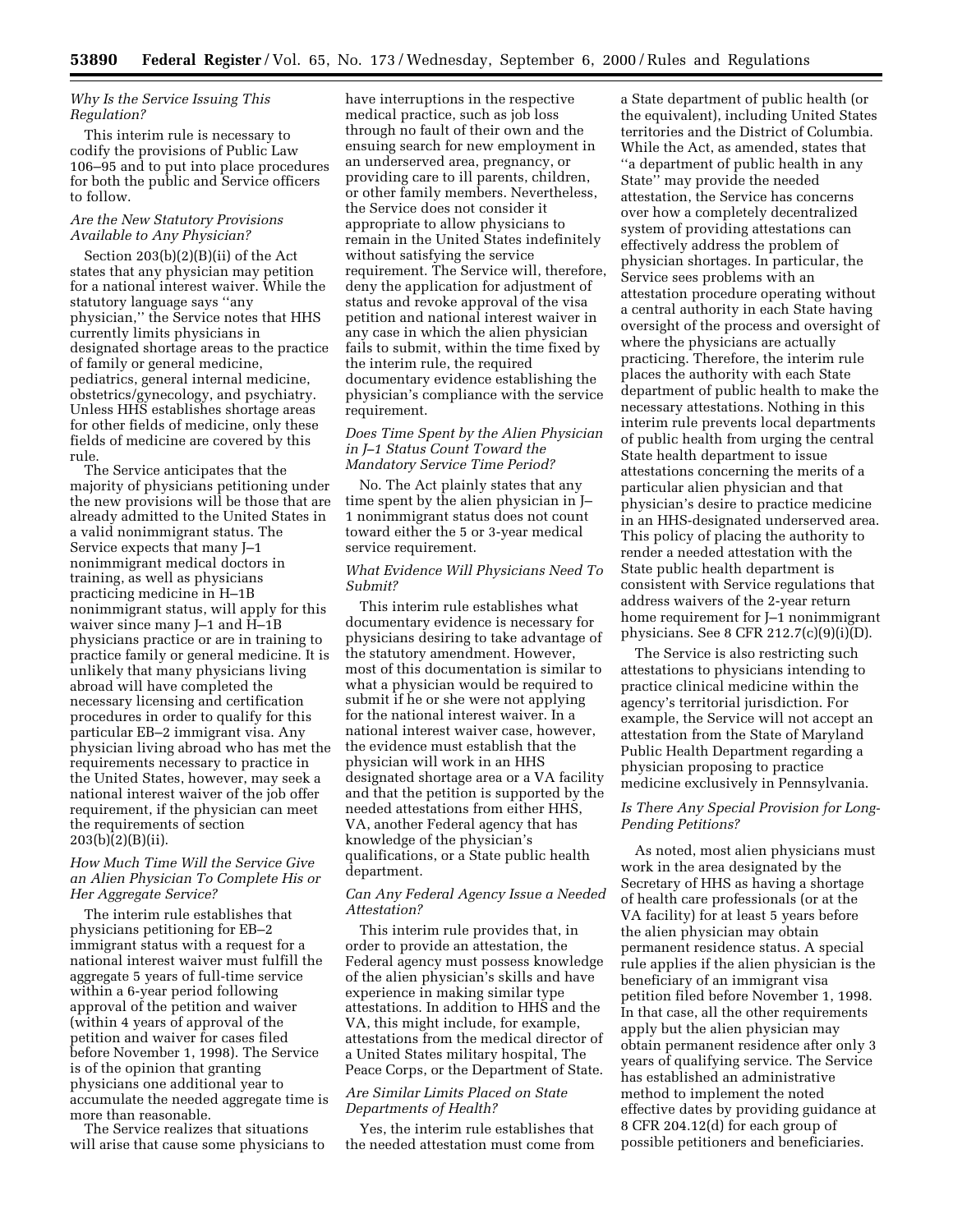# *Is This Waiver Available to an Alien Physician Who Is the Beneficiary of an Immigrant Visa Petition That the Service Denied Prior to the Amendment's Enactment Date of November 12, 1999?*

If a Service decision that denied an immigrant visa petition became administratively final before November 12, 1999, the alien physician may obtain the benefit contained in the interim rule only through the filing of a new immigrant visa petition with the required evidence. The Service will not entertain motions to reopen or reconsider denied cases because the provisions of section 203(b)(2)(B)(ii) of the Act were not in effect when those particular cases were denied. Under established precedent, in order for an alien to receive a priority date, his or her petition must be fully approvable under the law that is in effect at the time of filing. *See Matter of Atembe.* 19 I&N Dec. 427 (BIA 1986). The denial of a motion to reopen or reconsider, however, will be without prejudice to the filing of a new immigrant visa petition.

This restriction applies only if the denial became final before November 12, 1999. That is, if the petitioner had filed a timely appeal of the Administrative Appeals Office (AAO) which was still pending as of that date, or, if the AAO affirmed the denial but the petitioner had already sought judicial review by November 12, 1999, it will not be necessary to file a new petition. In making provision for cases filed before November 1, 1998, however, section 203(b)(2)(B)(ii)(IV) of the Act makes it clear that Congress intended to apply this new provision to all petitions that were actually pending on November 12, 1999. If a case was pending before the AAO or a Federal court on November 12, 1999, the Service will support remand of the case to the proper Service Center for a new decision in light of the new amendment. If the case is still pending before a Service Center, the visa petitioner may supplement the record with evidence that satisfies the requirements of section  $203(b)(2)(B)(ii)$  of the Act.

## *At What Point in the Process May an Alien Physician Apply for Adjustment of Status?*

Section 203(b)(2)(B)(ii)(III) of the Act allows any physician in receipt of an approved immigrant petition with an accompanying national interest waiver request based on full-time service in a shortage area to immediately apply for adjustment of status to that of lawful permanent resident. With a non-

frivolous adjustment of status application pending, the alien physician is eligible to apply for an Employment Authorization Document (EAD) pursuant to 8 CFR 274a.12(c)(9). (Physicians with approved immigrant petitions and national interest waivers based on service in a shortage area should file the application for adjustment of status and the application for an EAD simultaneously.) This relieves the physician of having to maintain any type of valid nonimmigrant status prior to the final adjudication of the adjustment of status application. That is to say, the alien physician, under section 245(c)(7) of the Act, must have been in a lawful nonimmigrant status when the alien physician files the adjustment application, but need not remain in lawful nonimmigrant status during the entire period of medical service.

## *At What Point Does the Service Begin Counting the Physician's 5 or 3-year Medical Practice Requirement?*

In general, the alien's 5-year or 3-year period of medical service begins when the alien starts working for the petitioner in a medically underserved area. If the physician, other than those with J–1 nonimmigrant visas, already has authorization to accept employment at the facility, the 6-year or 4-year period during which the physician must provide the service begins on the date that the Service approves the Form I– 140 petition and national interest waiver. If the physician must obtain employment authorization before the physician can begin working, the 6-year or 4-year period begins on the date the Service issues an EAD. Since section 203(b)(2)(B)(ii)(II) of the Act specifically prohibits any time served in J–1 nonimmigrant status as counting towards the 5-year service requirement, J–1 physicians with approved Form I– 140 petitions will have their medical service under this rule begin on the date the physician starts his or her employment with the petitioner, and after the Service issues an EAD.

The interim rule does include a special provision for former J–1 nonimmigrant physicians who have obtained foreign residence requirement waivers. Section 214(l) of the Act, as previously amended by section 220 of Public Law 103–416, provides a special waiver of the foreign residence requirement for alien physicians who are willing to work at VA facilities or in HHS-designated underserved areas. Under section 214(l), 3 years' service as an H–1B nonimmigrant is sufficient. The interim rule makes clear that for aliens who already have a waiver under

section 214(l) of the Act, the Service will calculate the 5-year or 3-year period of services of the national interest waiver under section 203(b)(2)(B)(ii) of the Act beginning on the date the alien changed from J–1 to H–1B status. That is, an alien who is subject to the foreign residence requirement will not be required to first serve for 3 years to obtain that waiver and then to serve an additional 5 years to obtain adjustment of status based on the national interest waiver.

# *Will the Service Hold Open an Adjustment of Status Application for the Aggregate 5 or 3-year Period?*

Section 203(b)(2)(B)(ii)(II) of the Act prohibits the Attorney General from making a final determination on any adjustment of status application submitted by a physician practicing medicine full-time in a medically underserved area until the physician has had the opportunity to prove that he or she has worked full-time as a physician for an aggregate of 5 or 3 years, depending on filing date. Physicians should note that this period of service does not count any time the physician has spent in a J–1 nonimmigrant status.

The interim rule establishes two points where the alien physician must submit evidence noting his or her practice of medicine in an underserved area. First, physicians with the 5-year service requirement must make an initial submission of evidence no later than 120 days after the second anniversary of the approval of the immigrant petition, From I–140. The physician must document at least 12 months of qualifying employment during the first 2-year period. If a physician has not worked at least one year of this 2-year period, it will be mathematically impossible for the physician to reach his or her five-year mark within six years. At the end of the physician's four-year balance, evidence must be submitted that documents the employment of the final years of the 5 year aggregate service requirement. Alien physicians with the 3-year service requirement will only be required to submit evidence once, at the conclusion of the 3-years aggregate service.

As evidence, the Service will request individual tax return documents, and documentation from the employer attesting that the physician has in fact performed the required full-time clinical medical service. If a physician obtained the waiver based on his or her plan to establish his or her own practice, the physician must submit documentation proving he or she did so, including proof of the incorporation of the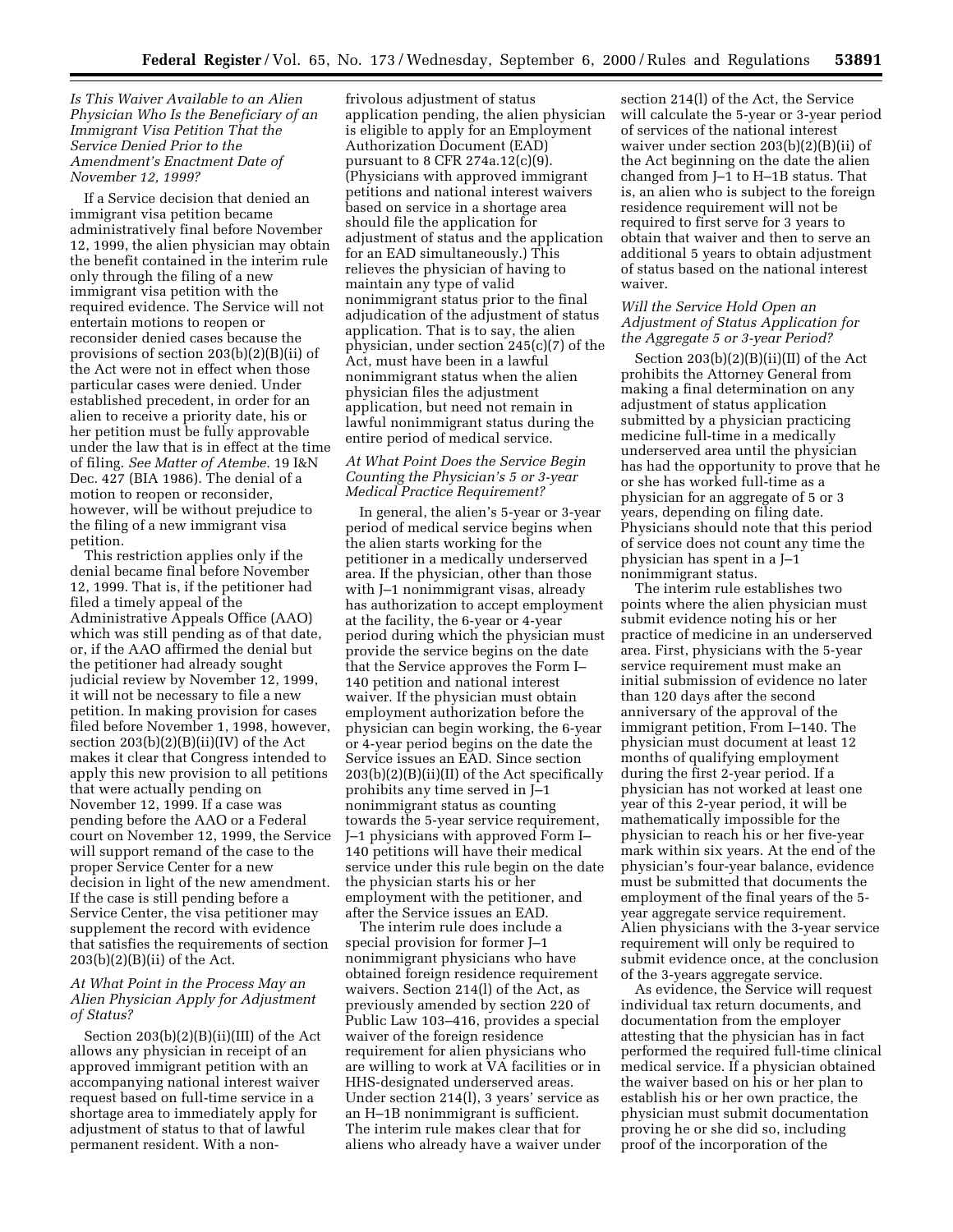medical practice (if incorporated), business licenses, and business tax returns.

# *Are the Adjustment of Status Filing Requirements Different for These Alien Physicians?*

Yes. Since the Attorney General is prohibited from making the final adjudication on a physician's adjustment of status application, until the physician has submitted evidence documenting the medical service in a shortage area or areas, the interim rule establishes two modifications to the adjustment filing procedure. First, physicians will not be scheduled for fingerprinting at an Application Support Center until the physician submits evidence documenting the completion of the required years of service. Second, physicians will not submit the required medical examination report at the time of filing for adjustment. The medical report will instead be submitted with the documentary evidence noting the physician's fulfillment of the 5 or 3-year medical service requirement.

## *Can an Alien Physician Relocate to Another Underserved Area During the 5 or 3-year Service Period?*

Yes, physicians will not be prohibited from relocating to other underserved areas. However, the interim rule establishes that any physician desiring to relocate must submit a new petition that documents the reasons for the proposed relocation. The interim rule, at 8 CFR 204.12(f), establishes the necessary procedures for the alien physician and the new petitioner to follow.

The Service will take into account the amount of time the physician is engaged in full-time practices in calculating the aggregate medical service time in the underserved areas. For example, if the physician completed 3 years of service before approval of a second petition, then only 2 more years of service would be needed to qualify for adjustment of status. However, petitioners and beneficiaries should note that the authorization to begin a medical practice in a new area does not constitute the beginning of a new 6-year period. Regardless of the number of moves, physicians are granted just one 6-year period to complete the required service time.

# *Will the Service Require a Physician To Relocate to Another Underserved Area If the Initial Area Loses Designation as an Underserved Area?*

The interim rule does not require that a physician relocate to another underserved area should the area the

physician is practicing full-time clinical medicine lose its designation as an underserved area. The purpose of such a designation is to foster a greater physician presence in underserved areas. The Service believed one of the desired results of the statutory amendment is for physicians to take up residency in these areas and become integral parts of the community. Once an area is no longer designated as an underserved area, however, the Service can no longer grant national interest waivers for physicians to practice in that area (other than for physicians who will work in a VA facility).

# *What Action Will the Service Take If the Alien Physician Does Not Submit the Required Evidence Needed To Complete the Adjustment Process?*

The interim rule establishes, at section 245.18(i), that the Service will deny the application for adjustment of status and revoke approval of the Form I–140 if a physician fails to file proof of the physician's completion of the service requirement in a timely fashion.

## **Request for Comments**

The Service is seeking public comments regarding this interim rule. In particular, the Service is interested in hearing from States on the Service's intended method of vesting State departments of public health with the authority to issue attestations for alien physicians. The Service welcomes suggestions on this and all other topics concerning the information contained within this interim rule.

#### **Good Cause Exception**

The Service's implementation of this rule as an interim rule, with provisions for post-promulgation public comments, is based on the ''good cause'' exceptions found at 5 U.S.C. 553 (b)(B) and (d)(3). The reason and necessity for immediate implementation of this interim rule without prior notice and comment is that the new legislation became effective upon enactment and requires the Service to alter the processing of immigrant petitions where the petitioner is requesting a national interest waiver based on service as a physician at a VA facility or in an area designated by the Secretary of HHS as having a shortage of health care professionals. Issuing an interim rule allows the regulatory provisions to become effective in a relatively short period of time, and allows alien physicians to begin taking advantage of the new provisions without further delays.

The Service is also aware of the effect that delays in issuing these interim

regulations may have on public health in underserved areas of the United States. For this reason, the Service has already consulted with and incorporated suggestions from other Federal agencies involved with physician shortage issues, including HHS, the VA, the Departments of State and Agriculture, and the Appalachian Regional Commission.

For these reasons, the Commissioner has determined that delaying the implementation of this rule would be unnecessary and contrary to the public interest, and that there is good cause for dispensing with the requirements of prior notice. However, the Service welcomes public comment on this interim rule and will address those comments prior to the implementation of the final rule.

#### **Regulatory Flexibility Act**

The Commissioner of the Immigration and Naturalization Service, in accordance with the Regulatory Flexibility Act (5 U.S.C. 605(b)), has reviewed this regulation and, by approving it, certifies that the rule will not have a significant economic impact on a substantial number of small entities. While some physicians will self-petition and establish self-operated medical practices or clinics, the Service anticipates that the majority of physicians taking advantage of the provisions outlined within this regulation will be employed by hospitals, clinics, or other medical facilities. In these instances, the effect on hospitals, clinics, or other medical facilities considered small entities will be positive by expanding the labor pool of qualified physicians eligible to be employed in designated underserved areas.

#### **Unfunded Mandates Reform Act of 1995**

This rule will not result in the expenditure by State, local, and tribal governments, in the aggregate, or by the private sector, of \$100 million or more in any 1-year, and it will not significantly or uniquely affect small governments. Therefore, no actions were deemed necessary under the provisions of the Unfunded Mandates Reform Act of 1995.

# **Small Business Regulatory Enforcement Fairness Act of 1996**

This rule is not a major rule as defined by section 804 of the Small Business Regulatory Enforcement Act of 1996. This rule will not result in an annual effect on the economy of \$100 million or more; a major increase in costs or prices; or significant adverse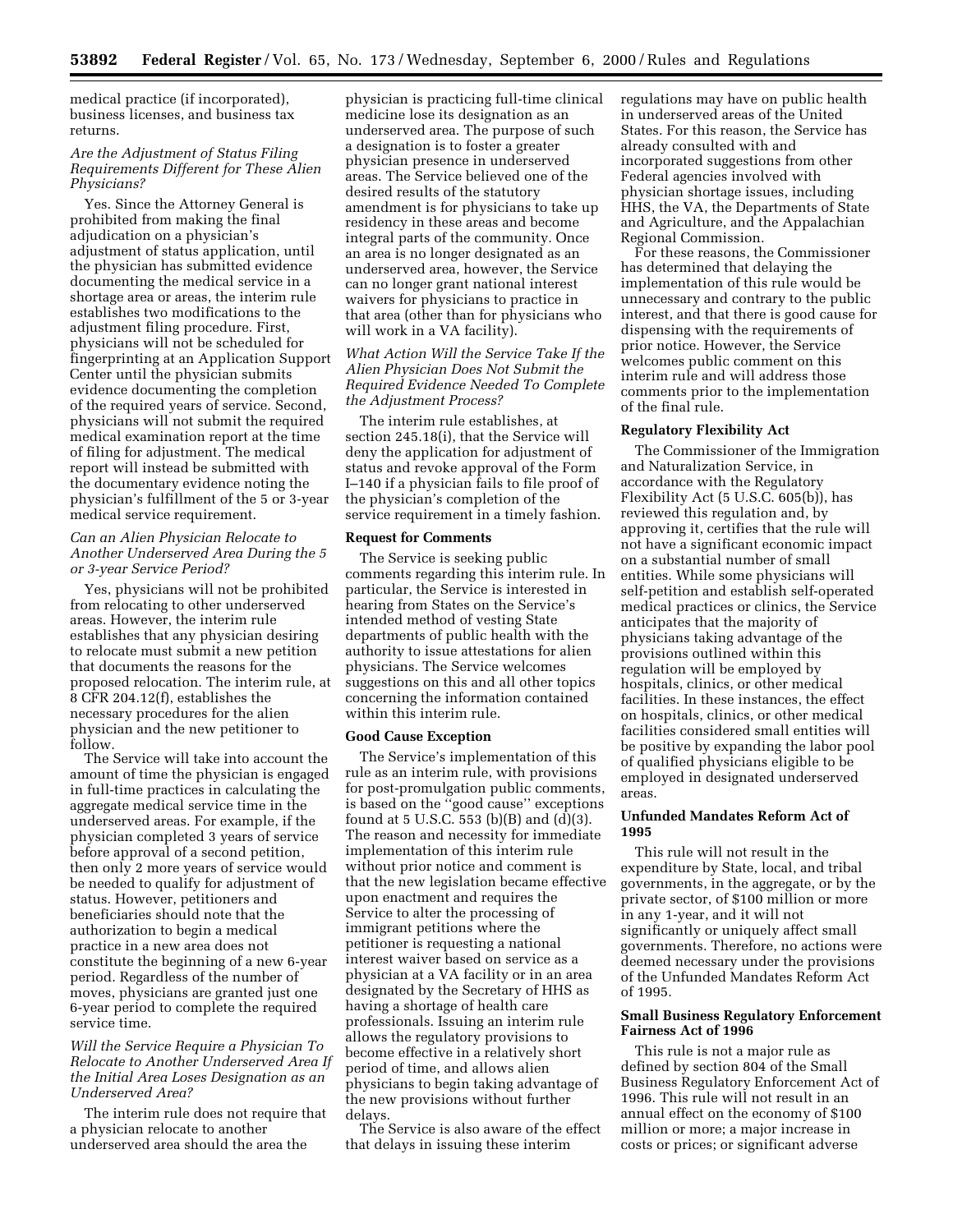effects on competition, employment, investment, productivity, innovation, or on the ability of United States-based companies to compete with foreignbased companies in domestic and export markets.

#### **Executive Order 12866**

This rule is considered by the Department of Justice, Immigration and Naturalization Service, to be a ''significant regulatory action'' under Executive Order 12866, section 3(f), Regulatory Planning and Review. Under Executive Order 12866, section  $6(a)(3)(B)$ –(D), this proposed rule has been submitted to the Office of Management and Budget for review. This rule is mandated by the Nursing Relief for Disadvantaged Areas Act of 1999 in order to create an incentive for qualified alien physicians to practice medicine in medically underserved areas of the United States.

#### **Executive Order 13132**

This rule will not have substantial direct effects on the States, on the relationship between the National Government and the States, or on the distribution of power and responsibilities among the various levels of government. Therefore, in accordance with section 6 of Executive Order 13132, it is determined that this rule does not have sufficient Federalism implications to warrant the preparation of a federalism summary impact statement.

## **Executive Order 12988 Civil Justice Reform**

This rule meets the applicable standards set forth in sections 3(a) and 3(b)(2) of E.O. 12988.

#### **Paperwork Reduction Act of 1995**

The evidence requirements contained in § 204.12 and § 245.18 that must be submitted with the Forms I–140 and I– 485 are considered information collections. Since a delay in issuing this interim rule could have an impact in providing public health services in underserved areas of the United States, the Service is using emergency review procedures for review and clearance by the Office of Management and Budget (OMB) in accordance with the Paperwork Reduction Act (PRA) of 1995.

The OMB approval has been requested by September 21, 2000. If granted, the emergency approval is only valid for 180 days. Comments concerning the information collection should be directed to: Office of Information and Regulatory Affairs, OMB Desk Officer for the Immigration

and naturalization Service, Office of Management and Budget, Room 10235, Washington, DC 20503.

During the first 60 days of this same period a regular review of this information will also be undertaken. Written comments are encouraged and will be accepted until November 6, 2000. Your comments should address one or more of the following points:

(1) Evaluate whether the proposed collection of information is necessary for the proper performance of the functions of the agency, including whether the information will have practical utility;

(2) Evaluate the accuracy of the agency's estimate of the burden of the proposed collection of information, including the validity of the methodology and assumptions used;

(3) Enhance the quality, utility, and clarity of the information to be collected; and

(4) Minimize the burden of the collection of information on those who are to respond, including through the use of appropriate automated, electronic, mechanical, or other technological collection techniques or other forms of information technology, e.g., permitting electronic submission of responses.

The Service, in calculating the overall burden this requirement will place upon the public, estimates that approximately 8,000 physicians may apply for the national interest waivers annually. The Service also estimates that it will take the physicians approximately 1 hour to comply with the new requirements as noted in this interim rule. This amounts to 8,000 total burden hours.

Organizations and individuals interested in submitting comments regarding this burden estimate or any aspect of these information collection requirements, including suggestions for reducing the burden, should direct them to: Immigration and Naturalization Service, Director, Policy Directives and Instructions Branch, 425 I Street NW., Room 5307, Washington, DC 20536.

#### **List of Subjects**

# *8 CFR Part 204*

Administrative practice and procedures, Aliens, Employment, Immigration, Petitions.

#### *8 CFR Part 245*

Aliens, Immigration, Reporting and recordkeeping requirements.

Accordingly, chapter I of title 8 of the Code of Federal Regulations is amended as follows:

#### **PART 204—IMMIGRANT PETITIONS**

1. The authority citation for part 204 continues to read as follows:

**Authority:** 8 U.S.C. 1101, 1003, 1151, 1153, 1154, 1182, 1186a, 1255, 1641; 8 CFR part 2.

2. Section 204.12 is added to read as follows:

#### **§ 204.12 How can second-preference immigrant physicians be granted a national interest waiver based on service in a medically underserved area or VA facility?**

(a) *Which physicians qualify*? Any alien physician (namely doctors of medicine and doctors of osteopathy) for whom an immigrant visa petition has been filed pursuant to section 203(b)(2) of the Act shall be granted a national interest waiver under section  $203(b)(2)(B)(ii)$  of the Act if the physician requests the waiver in accordance with this section and establishes that:

(1) The physician agrees to work fulltime (40 hours per week) in a clinical practice for an aggregate of 5 years (not including time served in J–1 nonimmigrant status); and

(2) The service is;

(i) In a geographical area or areas designated by the Secretary of Health and Human Services (HHS) as a Medically Underserved Area, a Primary Medical Health Professional Shortage Area, or a Mental Health Professional Shortage Area, and in a medical speciality that is within the scope of the Secretary's designation for the geographical area or areas; or

(ii) At a health care facility under the jurisdiction of the Secretary of Veterans Affairs (VA); and

(3) A Federal agency or the department of public health of a State, territory of the United States, or the District of Columbia, has previously determined that the physician's work in that area or facility is in the public interest.

(b) *Is there a time limit on how long the physician has to complete the required medical service*?

(1) If the physician already has authorization to accept employment (other than as a J–1 exchange alien), the beneficiary physician must complete the aggregate 5 years of qualifying full-time clinical practice during the 6-year period beginning on the date of approval of the Form I–140.

(2) If the physician must obtain authorization to accept employment before the physician may lawfully begin working, the physician must complete the aggregate 5 years of qualifying fulltime clinical practice during the 6-year period beginning on the date of the Service issues the necessary employment authorization document.

(c) *Are there special requirements for these physicians*? Petitioners requesting the national interest waiver is described in this section on behalf of a qualified alien physician, or alien physicians self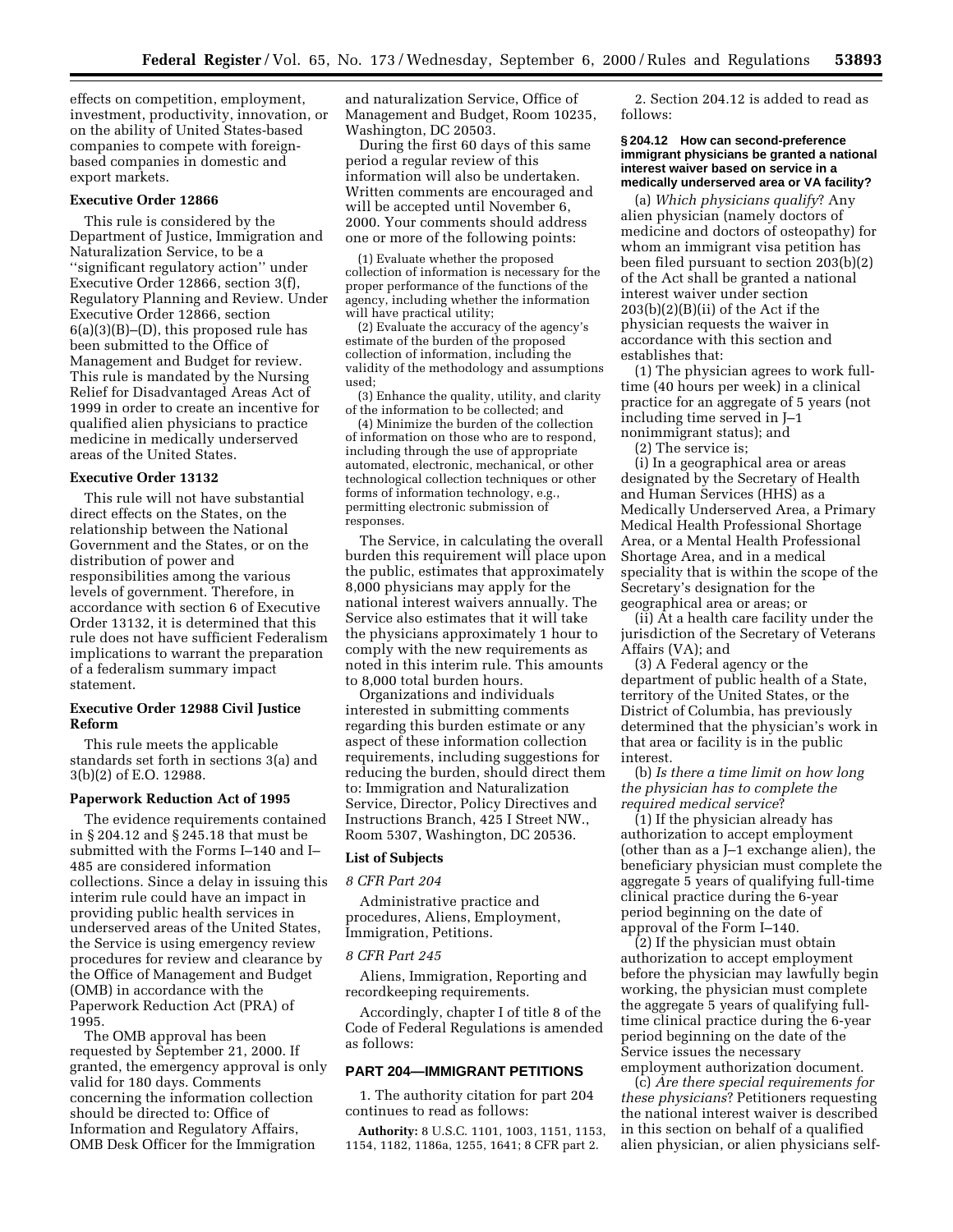petitioning for second preference classification, must meet all eligibility requirements found in paragraphs (k)(1) through (k)(3) of § 204.5. In addition, the petitioner or self-petitioner must submit the following evidence with Form I–140 to support the request for a national interest waiver. Physicians planning to divide the practice of full-time clinical medicine between more than one underserved area must submit the following evidence for each area of intended practice.

(1)(i) If the physician will be an employee, a full-time employment contract for the required period of clinical medical practice, or an employment commitment letter from a VA facility. The contract or letter must have been issued and dated within 6 months prior to the date the petition is filed.

(ii) If the physician will establish his or her own practice, the physician's sworn statement committing to the fulltime practice of clinical medicine for the required period, and describing the steps the physician has taken or intends to actually take to establish the practice.

(2) Evidence that the physician will provide full-time clinical medical service:

(i) In a geographical area or areas designated by the Secretary of HHS as having a shortage of health care professionals and in a medical speciality that is within the scope of the Secretary's designation for the geographical area or areas; or

(ii) In a facility under the jurisdiction of the Secretary of VA.

(3) A letter (issued and dated within 6 months prior to the date on which the petition is filed) from a Federal agency or from the department of public health (or equivalent) of a State or territory of the United States or the District of Columbia, attesting that the alien physician's work is or will be in the public interest.

(i) An attestation from a Federal agency must reflect the agency's knowledge of the alien's qualifications and the agency's background in making determinations on matters involving medical affairs so as to substantiate the finding that the alien's work is or will be in the public interest.

(ii) An attestation from the public health department of a State, territory, or the District of Columbia must reflect that the agency has jurisdiction over the place where the alien physician intends to practice clinical medicine. If the alien physician intends to practice clinical medicine in more than one underserved area, attestations from each intended area of practice must be included.

(4) Evidence that the alien physician meets the admissibility requirements established by section 212(a)(5)(B) of the Act.

(5) Evidence of the Service-issued waivers, if applicable, of the requirements of sections 212(e) of the Act, if the alien physician has been a J– 1 nonimmigrant receiving medical training within the United States.

(d) *How will the Service process petitions filed on different dates*?

(1) *Petitions filed on or after November 12, 1999.* For petitions filed on or after November 12, 1999, the Service will approve a national interest waiver provided the petitioner or beneficiary (if self-petitioning) submits the necessary documentation to satisfy the requirements of section 203(b)(2)(B)(ii) of the Act and this section, and the physician is otherwise eligible for classification as a second preference employment-based immigrant. Nothing in this section relieves the alien physician from any other requirement other than that of fulfilling the labor certification process as provided in  $\S 204.5(k)(4)$ .

(2) *Petitions pending on November 12, 1999.* Section 203(b)(2)(B)(ii) of the Act applies to all petitions that were pending adjudication as of November 12, 1999 before a Service Center, before the associate Commissioner for Examinations, or before a Federal court. Petitioners whose petitions were pending on November 12, 1999, will not be required to submit a new petition, but may be required to submit supplemental evidence noted in paragraph (c) of this section. The requirement that supplemental evidence be issued and dated within 6 months prior to the date on which the petition is filed is not applicable to petitions that were pending as of November 12, 1999. If the case was pending before the Associate Commissioner for Examinations or a Federal court on November 12, 1999, the petitioner should ask for a remand to the proper Service Center for consideration of this new evidence.

(3) *Petitions denied on or after November 12, 1999.* The Service Center or the Associate Commissioner for Examinations shall reopen any petition affected by the provision of section 203(b)(2)(B)(ii) of the Act that the Service denied on or after November 12, 1999, but prior to the effective date of this rule.

(4) *Petitions filed prior to November 1, 1998.* For petitions filed prior to November 1, 1998, and still pending as of November 12, 1999, the Service will approve a national interest waiver provided the beneficiary fulfills the

evidence requirements of paragraph (c) of this section. Alien physicians that are beneficiaries of pre-November 1, 1998, petitions are only required to work fulltime as a physician practicing clinical medicine for an aggregate of 3 years, rather than 5 years, not including time served in J–1 nonimmigrant status, prior to the physician either adjusting status under section 245 of the Act or receiving a visa issued under section 204(b) of the Act. The physician must complete the aggregate of 3 years of medical service within the 4-year period beginning on the date of the approval of the petition, if the physician already has authorization to accept employment (other than as a J–1 exchange alien). If the physician does not already have authorization to accept employment, the physician must perform the service within the 4-year period beginning the date the Service issues the necessary employment authorization document.

(5) *Petitions filed and approved before November 12, 1999.* An alien physician who obtained approval of a second preference employment-based visa petition and a national interest waiver before November 12, 1999, is not subject to the service requirements imposed in section 203(b)(2)(B)(ii) of the Act. If the physician obtained under section 214(1) of the Act a waiver of the foreign residence requirement imposed under section 212(e) of the Act, he or she must comply with the requirements of section 214(1) of the Act in order to continue to have the benefit of that waiver.

(6) *Petitions denied prior to November 12, 1999.* If a prior Service decision denying a national interest waiver under section 203(b)(2)(B) of the Act became administratively final before November 12, 1999, an alien physician who believes that he or she is eligible for the waiver under the provisions of section  $203(b)(2)(B)(ii)$  of the Act may file a new Form I–140 petition accompanied by the evidence required in paragraph (c) of this section. The Service must deny any motion to reopen or reconsider a decision denying an immigrant visa petition if the decision became final before November 12, 1999, without prejudice to the filing of a new visa petition with a national interest waiver request that comports with section  $203(b)(2)(B)(ii)$  of the Act.

(e) *May physicians file adjustment of status applications?* Upon approval of a second preference employment-based immigrant petition, Form I–140, and national interest waiver based on a fulltime clinical practice in a shortage area or areas of the United States, an alien physician may submit Form I–485, Application to Register Permanent Residence or Adjust Status, to the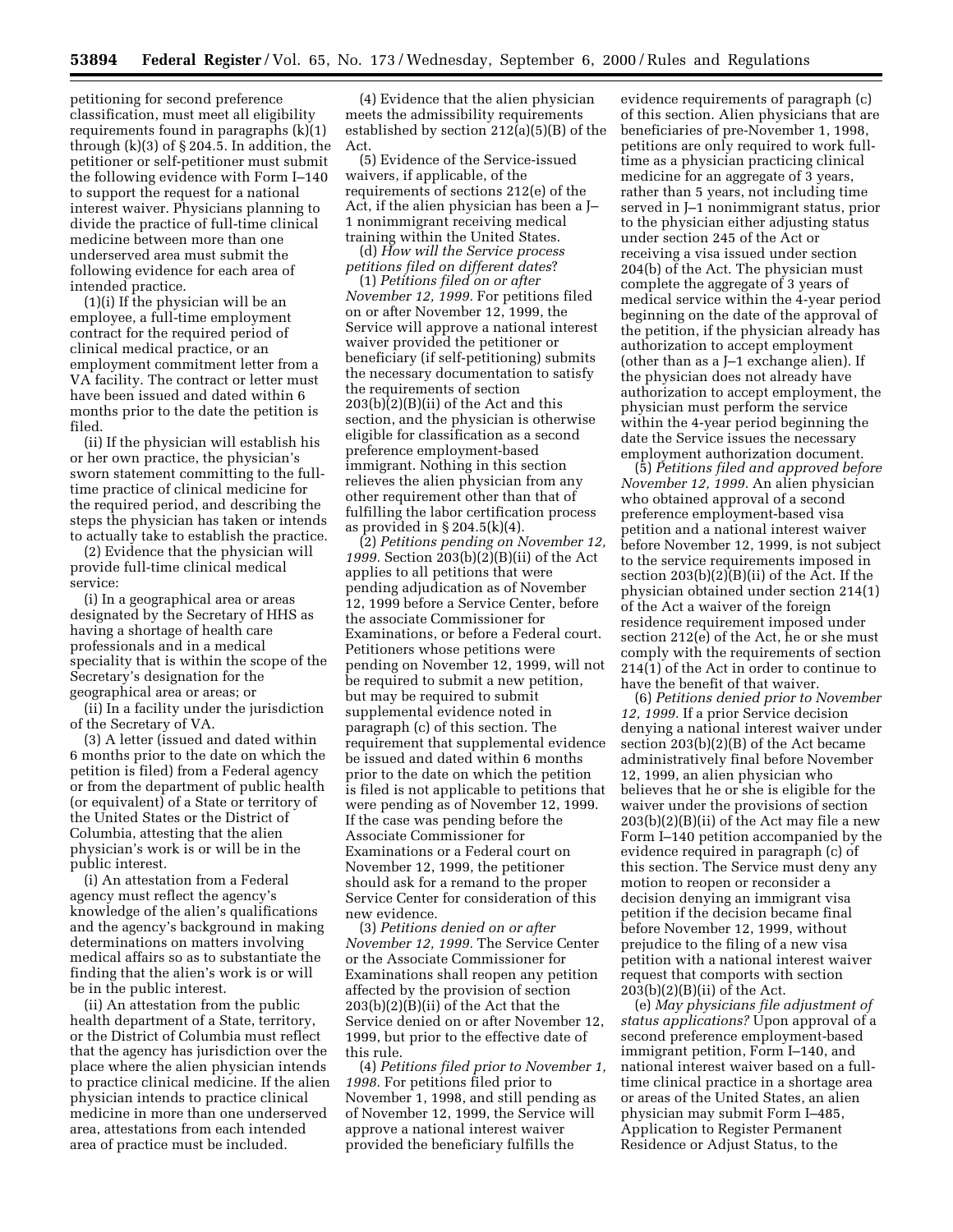appropriate Service Center. The Service will not approve the alien physician's application for adjustment of status until the alien physician submits evidence documenting that the alien physician has completed the period of required service. Specific instructions for alien physicians filing adjustment applications are found in § 245.18 of this chapter.

(f) *May a physician practice clinical medicine in a different underserved area?* Physicians in receipt of an approved Form I–140 with a national interest waiver based on full-time clinical practice in a designated shortage area and a pending adjustment of status application may apply to the Service if the physician is offered new employment to practice full-time in another underserved area of the United States.

(1) If the physician beneficiary has found a new employer desiring to petition the Service on the physician's behalf, the new petitioner must submit a new Form I–140 (with fee) with all the evidence required in paragraph (c) of this section, including a copy of the approval notice from the initial Form I– 140. If approved, the new petition will be matched with the pending adjustment of status application. The beneficiary will retain the priority date from the initial Form I–140. The Service will calculate the amount of time the physician was between employers so as to adjust the count of the aggregate time served in an underserved area. This calculation will be based on the evidence the physician submits pursuant to the requirements of § 245.18(d) of this chapter. An approved change of practice to another underserved area does not constitute a new 6-year period in which the physician must complete the aggregate 5 years of service.

(2) If the physician intends to establish his or her own practice, the physician must submit a new Form I– 140 (with fee) will all the evidence required in paragraph (c) of this section, including the special requirement of paragraph (c)(1)(ii) of this section and a copy of the approval notice from the initial Form I–140. If approved, the new petition will be matched with the pending adjustment of status application. The beneficiary will retain the priority date from the initial Form I–140. The Service will calculate the amount of time the physician was between practices so as to adjust the count of the aggregate time served in an underserved area. This calculation will be based on the evidence the physician submits pursuant to the requirements of § 245.18(d) of this chapter. An approved change of practice to another underserved area does not constitute a new 6-year period in which the physician must complete the aggregate 5 years of service.

(g) *Do these provisions have any effect on physicians with foreign residence requirements?* Because the requirements of section 203(b)(2)(B)(ii) of the Act are not exactly the same as the requirements of section 212(e) or 214(l) of the Act, approval of a national interest waiver under section 203(b)(2)(B)(ii) of the Act and this paragraph does not relieve the alien physician of any foreign residence requirement that the alien physician may have under section 212(e) of the Act.

#### **PART 245—ADJUSTMENT OF STATUS TO THAT OF PERSON ADMITTED FOR PERMANENT RESIDENCE**

3. The authority citation for part 245 continues to read as follows:

**Authority:** 8 U.S.C. 1101, 1103, 1182, 1255, sec. 202. Pub. L. 105–100, 111 Stat. 2160, 2193; sec. 902, Pub. L. 105–277, 112 Stat. 2681; and 8 CFR part 2.

4. Section 245.18 is added to read as follows:

#### **§ 245.18 How can physicians (with approved Forms I–140) that are serving in medically underserved areas or at a Veterans Affairs facility adjust status?**

(a) *Which physicians are eligible for this benefit?* Any alien physician who has been granted a national interest waiver under § 204.12 of this chapter may submit Form I–485 during the 6 year period following Service approval of a second preference employmentbased immigrant visa petition.

(b) *Do alien physicians have special time-related requirements for adjustment?*

(1) Alien physicians who have been granted a national interest waiver under § 204.12 of this chapter must meet all the adjustment of status requirements of this part.

(2) The Service shall not approve an adjustment application filed by an alien physician who obtained a waiver under section 203(b)(2)(B)(ii) of the Act until the alien physician has completed the period of required service established in § 204.12 of this chapter.

(c) *Are the filing procedures and documentary requirements different for these particular alien physicians?* Alien physicians submitting adjustment applications upon approval of an immigrant petition are required to follow the procedures outlined within this part with the following modifications.

(1) Delayed fingerprinting. Fingerprinting, as noted in the Form I–

485 instructions, will not be scheduled at the time of filing. Fingerprinting will be scheduled upon the physician's completion of the required years of service.

(2) Delayed medical examination. The required medical examination, as specified in § 245.5, shall not be submitted with Form I–485. The medical examination report shall be submitted with the documentary evidence noting the physician's completion of the required years of service.

(d) *Are alien physicians eligible for Form I–766, Employment Authorization Document?*

(1) Once the Service has approved an alien physician's Form I–140 with a national interest waiver based upon fulltime clinical practice in an underserved waiver based upon full-time clinical practice in an underserved area or at a Veterans Affairs facility, the alien physician should apply for adjustment of status to that of lawful permanent resident on Form I–485, accompanied by an application for an Employment Authorization Document (EAD), Form I– 765, as specified in § 274a.12(c)(9) of this chapter.

(2) Since section  $203(b)(2)(B)(ii)$  of the Act requires the alien physician to complete the required employment before the Service can approve the alien physician's adjustment application, an alien physician who was in lawful nonimmigrant status when he or she filed the adjustment application is not required to maintain a nonimmigrant status while the adjustment application remains pending. Even if the alien physician's nonimmigrant status expires, the alien physician shall not be considered to be unlawfully present, so long as the alien physician is practicing medicine in accordance with  $\S 204.5(k)(4)(iii)$  of this chapter.

(e) *When does the Service begin counting the physician's 5-year or 3 year medical practice requirement?* Except as provided in this paragraph, the 6-year period during which a physician must provide the required 5 years of service begins on the date of the notice approving the Form I–140 and the national interest waiver. Alien physicians who have a 3-year medical practice requirement must complete their service within the 4-year period beginning on that date.

(1) If the physician does not already have employment authorization and so must obtain employment authorization before the physician can begin working, then the period begins on the date the Service issues the employment authorization document.